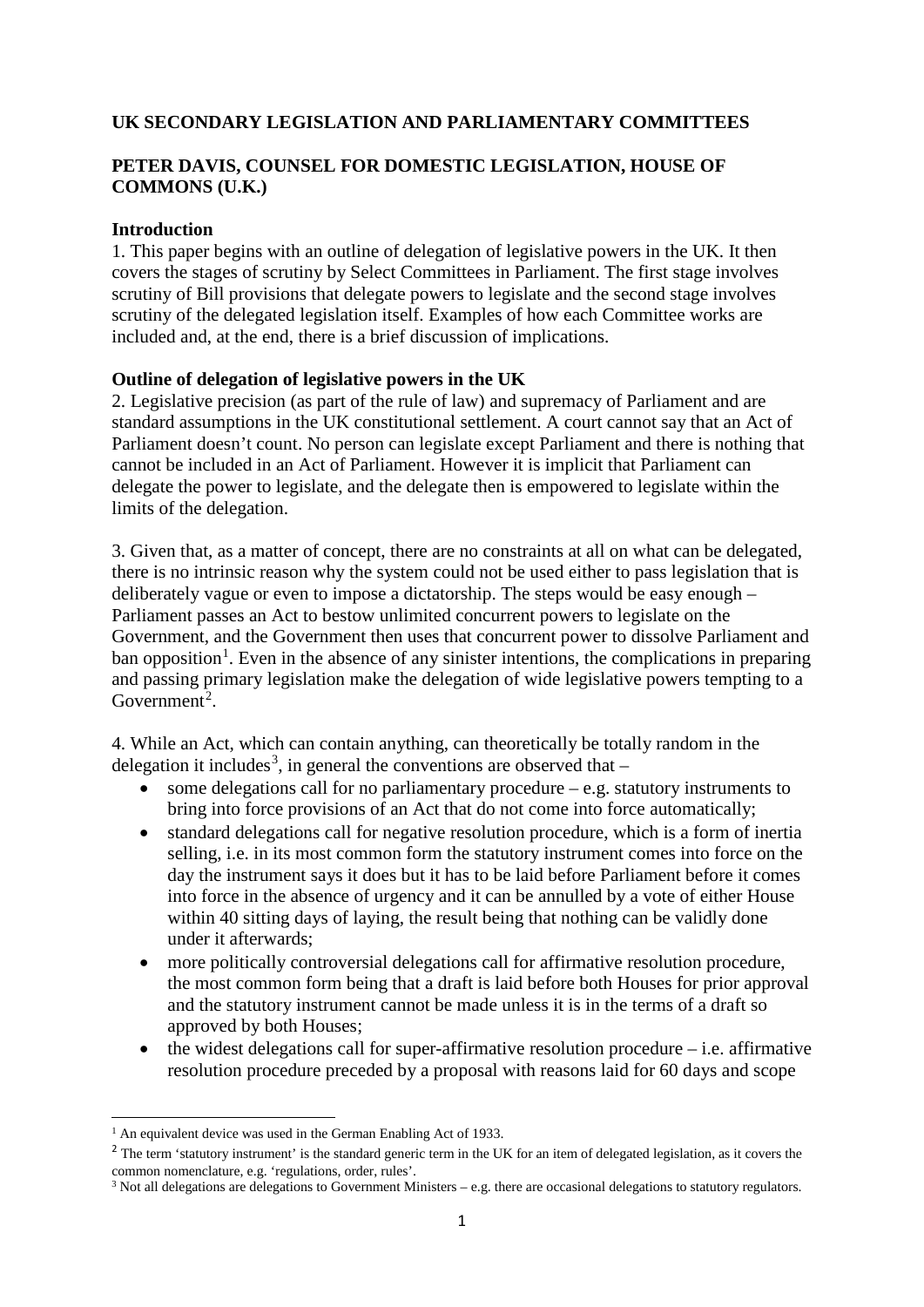for either House to recommend amendments which must either be taken on in the draft or rejected with reasons.

None of those delegations expressly reserves to Parliament a *direct* power to amend a statutory instrument (though Acts of Parliament are necessarily capable of doing so), and the reason why the responsible Government Minister is assumed to have the final say in the content of a statutory instrument is that, unlike primary legislation, delegated legislation can be challenged in court either as being outside the scope of the enabling power or as being irrational, and in any such case it is the Government Minister not Parliament that defends the challenge.

### **Select Committee scrutiny**

5. The specialist Select Committee system in Parliament for scrutinising delegation can be used, and indeed has been used, as a protection against the risk that legislation is deliberately vague or that Parliament is undermined. The system is by no means the only protection, but it comprises an important link in the protective chain. There are two aspects to Select Committee scrutiny. One is the scrutiny that is carried out before or while a Bill is proceeding through Parliament (the first stage) and the other is scrutiny of the delegated legislation itself (the second stage).

### **Scrutiny at the first stage**

 $\overline{a}$ 

6. There is one automatic element of scrutiny at the first stage. At a time when any Bill goes to the House of Lords, and so while there is still time to amend the Bill, a memorandum is submitted by the Government to the House's own Delegated Powers and Regulatory Reform Committee and the memorandum identifies each delegation in the Bill and the reason for it.

7. It is routine for that Committee to be vigilant in spotting mismatches – i.e. if a memorandum states that a power is needed for specified purposes and the power in the Bill provides for wider delegation, the Committee is likely to recommend narrowing the power to match the intention.

8. Also, it is routine for the Committee to keep an eye on the procedures under which delegation is offered. Here the Committee may well recommend a level of scrutiny different from that proposed by the Government, depending on the controversy or width of the proposed power.

9. In addition, the Committee may recommend that some provisions are unsuitable for delegation altogether, generally because they are of a nature for which detailed amendment might be required, with even the scope in super-affirmative procedure being insufficient. Thus, in 2005, what eventually became the Companies Act 2006 was under consideration by the Committee; Part 31 of its then current text comprised a power to make "company law reform orders" amending or repealing primary legislation relating to companies, and the Committee recommended that Part 31 should not be included at all<sup>[4](#page-1-0)</sup>.

10. As in normal in the case of a Select Committee, its Report is formally no more than a statement of the opinion of the Committee members. However in practice it expects that its recommendations will be acted on in the absence of compelling contrary reasons and, in

<span id="page-1-0"></span><sup>4</sup> House of Lords Delegated Powers and Regulatory Reform Committee, Ninth Report, Company Law Reform Bill (2005-06 HL 86), pp.5-7.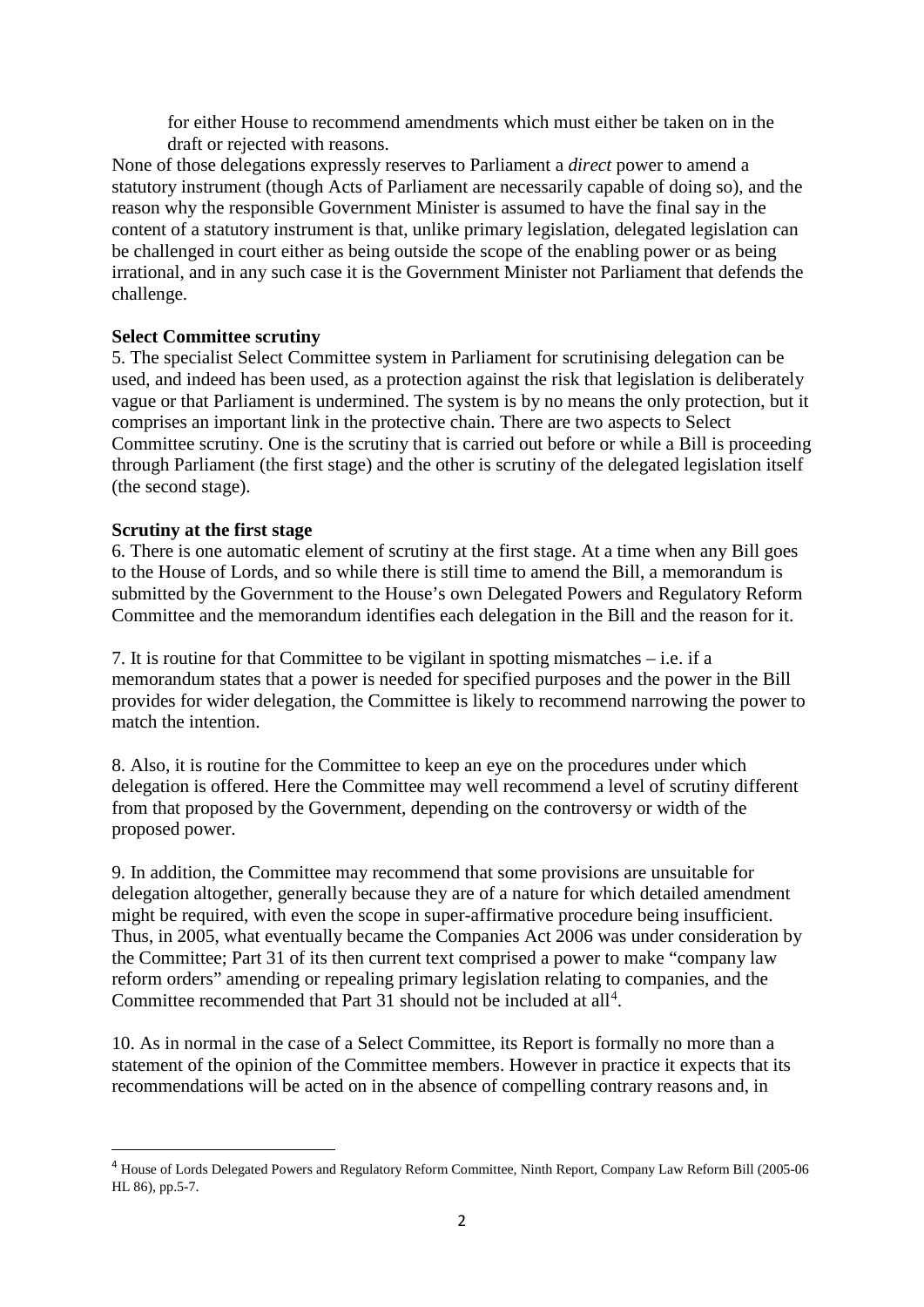particular, the general company law reform power did not appear in the 2006 Act when passed.

11. I have highlighted that Committee first because that is the Committee that automatically considers delegated powers. But there are other Select Committees that, while not required to consider delegation of powers, have terms of reference with sufficient latitude to enable them to make their views known if they choose<sup>[5](#page-2-0)</sup>.

12. The most dramatic example in my experience was the reaction to the first appearance of the Bill provisions that eventually became Part 1 of the Legislative and Regulatory Reform Act 2006. At the time preparation started there was already the Deregulation Act 2001, which itself contained a wide power to amend primary legislation by statutory instrument if it imposed burdens on businesses but required super-affirmative procedure in each case. Those working on the new Bill, frustrated by the small number of measures taken by statutory instrument under the 2001 Act, in effect took the company law reform power just before it was removed from what became the Companies Act 2006 and introduced it as the main power – with the word 'company' crossed out.

13. The result was that a delegated power, if enacted in that form, could be used to make law reform orders generally by statutory instrument, covering all primary legislation. The introducing Minister also had a choice of procedures, though Select Committees tasked with considering statutory instruments under it were – unusually – offered a small window of opportunity to require the procedure to be a more onerous one, the requirement being legally effective unless the requirement were overturned by a vote of the House as a whole. Only a very limited range of measures was excluded from the scope of those instruments, and the range seemed to have been included by extrapolation from arguably irrelevant precedents. It appeared likely that the Government, keen to reduce what it saw as the burden of red tape on business, had barely taken the constitutional implications into account<sup>[6](#page-2-1)</sup>.

14. Six separate Select Committees, three in the House of Commons, two in the House of Lords and one being a Joint Committee of both Houses, commented critically on the width of proposed delegation and suggested how it might be narrowed<sup>[7](#page-2-2)</sup>. In addition there was an unusual degree of warning on the topic in the press, the titles of relevant articles in which spoke for themselves<sup>[8](#page-2-3)</sup>.

<span id="page-2-0"></span><sup>5</sup> The terms of reference of the various Select Committees in Parliament are rarely mutually exclusive.

<span id="page-2-1"></span><sup>6</sup> On February 4, 2006, the "Your Business" section in the Financial Times, after explaining the hopes of business groups that the new powers would "at last help to contain the rising tide of burdensome rules", finished with the following passage: "A Cabinet Office spokesman said the new deregulation bill was an attempt to give the existing rules a 'kick up the arse'. He added: 'the principles of the previous legislation were right but it is not working quickly enough'.".

<span id="page-2-2"></span><sup>7</sup> In chronological order of publication their reports comprised: House of Commons Regulatory Reform Committee, First Special Report, Legislative and Regulatory Reform Bill (2005-06 HC 878); House of Commons Procedure Committee, First Report, Legislative and Regulatory Reform Bill (2005-06 HC 894); House of Lords, House of Commons, Joint Committee on Human Rights, Seventeenth Report, Legislative Scrutiny: Eighth Progress Report (2005-06 HL 164, HC 1062); House of Commons Public Administration Select Committee, Third Report, Legislative and Regulatory Reform Bill (2005-06 HC 1033); House of Lords Delegated Powers and Regulatory Reform Committee, Twentieth Report, Legislative and Regulatory Reform Bill (2005-06 HL 192); and House of Lords Select Committee on the Constitution, Eleventh Report, Legislative and Regulatory Reform Bill (2005-06 HL 194).

<span id="page-2-3"></span><sup>8</sup> D. Finkelstein, "How I woke up to a nightmare plot to steal centuries of law and liberty", The Times (London); M. Berlins, "Why is the Government seeking the power to pass far-reaching laws without Parliament's approval?", The Guardian (London), "Blair 'wants to make new laws without Parliament'; J. Chapman, The Daily Mail (London)"; Q. Letts, "An immodest proposal – free votes for all", The Daily Telegraph (London); S. Carr, "Now we can all make laws if our faces fit", The Independent (London); P. Johnson, "A Doomsday Machine for Parliament Home Front", The Daily Telegraph (London). All appeared in February or March 2006.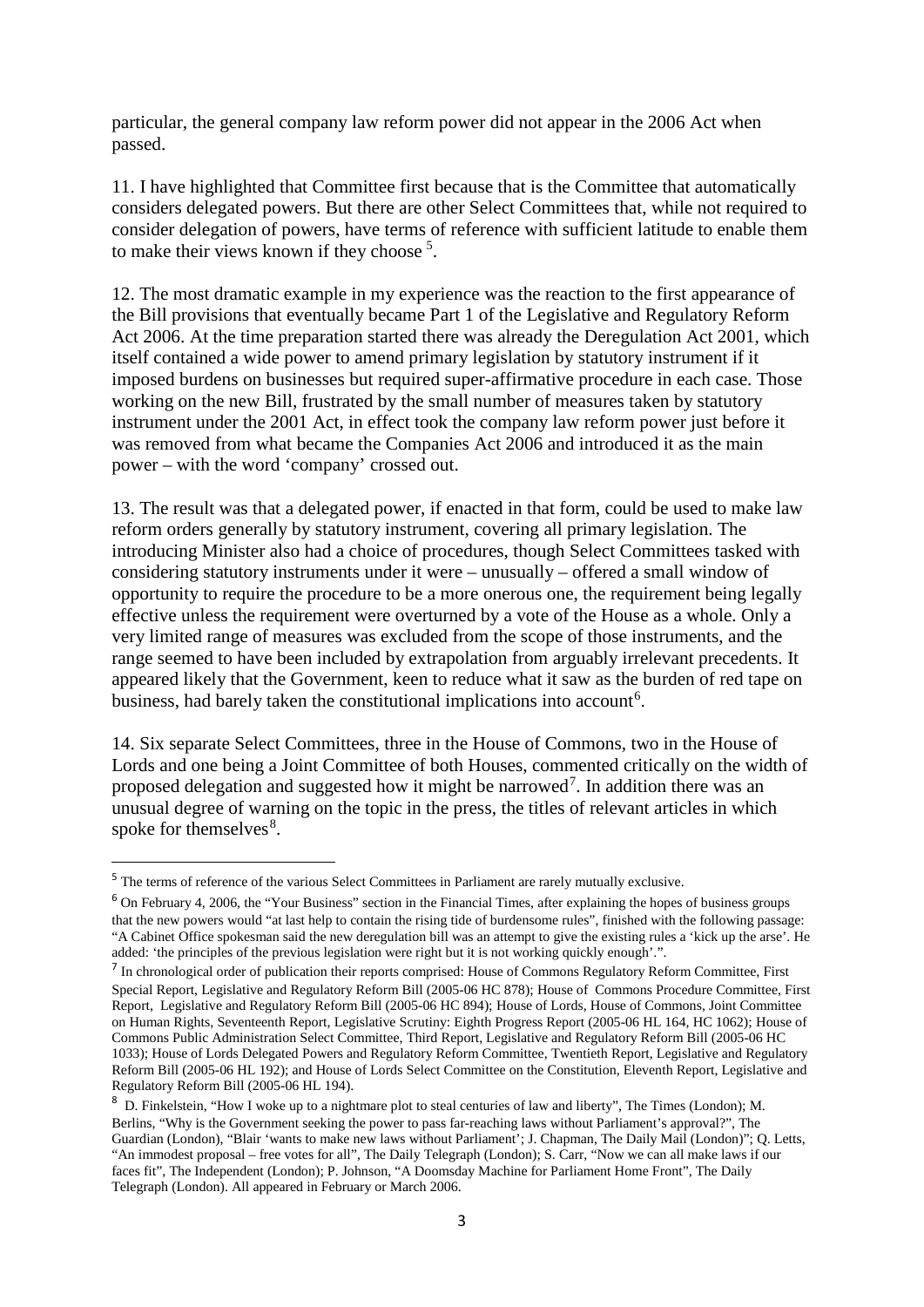15. Faced with that, the Government introduced amendments to Part 1 to ring fence the main power in it. In its final form, in outline, statutory instruments under it it could be used to remove what the introducing Minister saw as a burden on persons and bodies other than central Government itself. Also the exclusions were widened (in particular a statutory instrument under it could not be used for anything the Minister saw as constitutionally significant). In addition the window of opportunity for Select Committees to require more onerous procedures was widened and they were also granted a veto, which – like the power to require the procedure to be more onerous – would be legally effective unless overturned by a vote of the House. The power remains a very wide one but it is within the range of previously accepted precedent in a way that it was not when the Bill first appeared.

16. A more recent example can be found in the Deregulation Bill which is proceeding at present. This Bill, as is the case in some Bills, was published as a draft Bill before being formally introduced as a Bill. It contained a general power for a Minister by statutory instrument to repeal legislation considered by the responsible Minister no longer to be of practical use. A Committee of both Houses was established to report on the draft Bill. It took evidence from various Committees and reported that the draft provision was too wide for delegated legislation<sup>[9](#page-3-0)</sup>. The provision was not in the actual Bill, when it came to be introduced, nor so far has it been sought to be introduced by Government amendment.

### **Scrutiny – second stage**

**.** 

17. Scrutiny at the second stage can be divided into scrutiny before and after delegated legislation is made. That depends on what Standing Orders of both Houses say in establishing the Select Committees specifically charged with considering the statutory instruments in question. As a slight simplification, there are four specialist Committees –

- the House of Lords Delegated Powers and Regulatory Reform Committee mentioned above, which scrutinises statutory instruments under Part 1 of the Legislative and Regulatory Reform Act 2006 – also mentioned above – and other powers with parallel procedures; it carries out its scrutiny on behalf of the House of Lords;
- the House of Commons Regulatory Reform Committee, which scrutinises the same statutory instruments on behalf of the House of Commons;
- the House of Lords Secondary Legislation Scrutiny Committee, which scrutinises most other statutory instruments on merits grounds for the House of Lords; and
- the Joint Committee on Statutory Instruments, which scrutinises them on technical grounds on behalf of both Houses.

Each is dealt with turn, but the first two are linked as the coverage is materially parallel, and an illustrative example is given in each case.

## **House of Lords Delegated Powers and Regulatory Reform Committee and House of Commons Regulatory Reform Committee**

18. The statutory instruments that these Committees consider all have to be laid before both Houses in the form of a proposal for a draft before they can be made; they have to lie for a specified period along with an explanatory document which must indicate the type of procedure intended: inertia selling, prior approval required or prior approval with the possibility of amendment. The Committees consider the instruments at proposal stage, and they can recommend making the procedure more onerous and they can also recommend approval, rejection without a veto and veto. A veto recommendation is legally effective

<span id="page-3-0"></span><sup>9</sup> Report of the Joint Committee on the Draft Deregulation Bill (2013-14, HL 101, HC 925)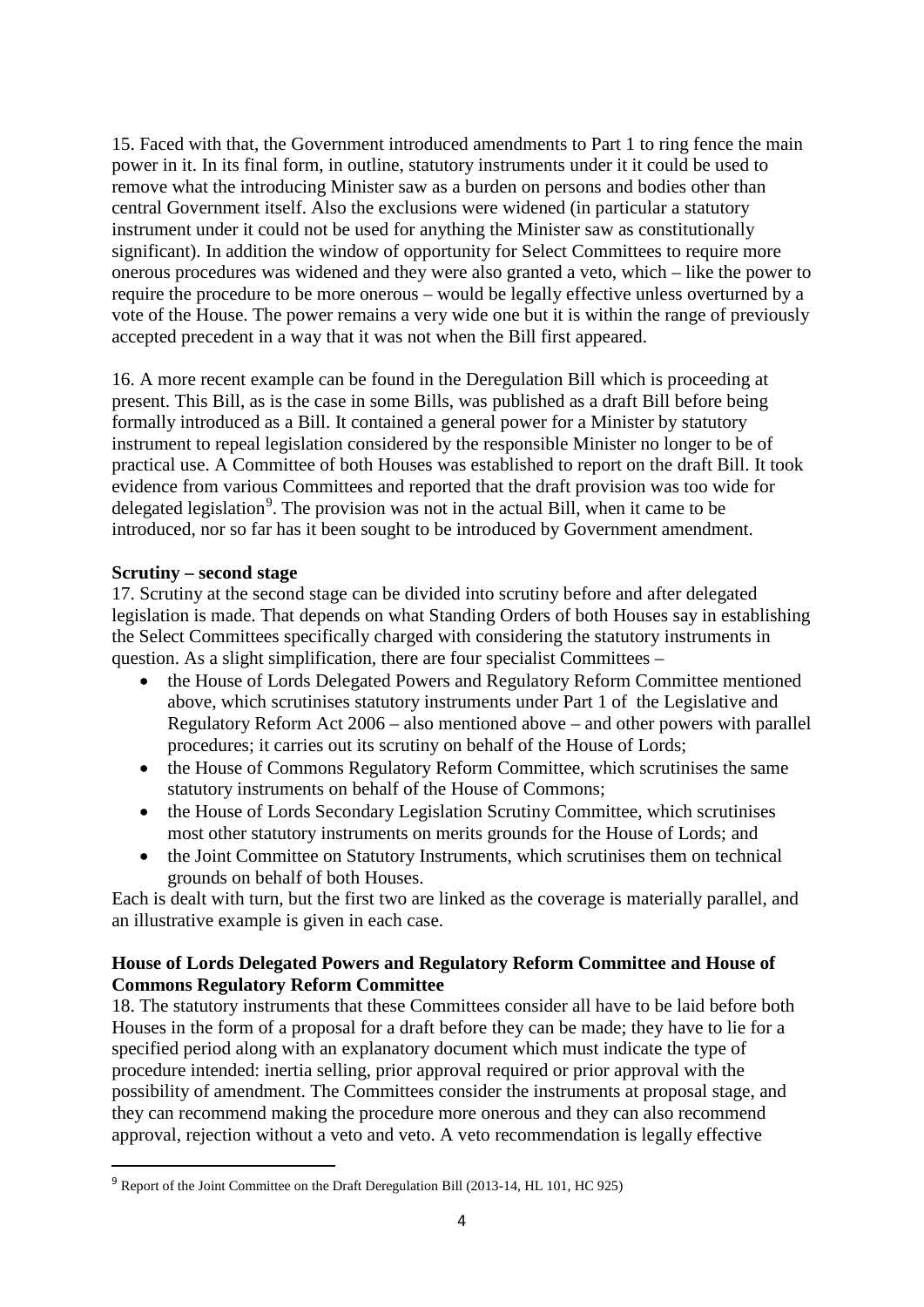unless overturned by the House, as is a recommendation to make the procedure more onerous<sup>10</sup>. In making recommendations the Committees are operating partly on a policy basis and partly on a technical basis.

19. There were interesting legal implications in the lead up to the London Olympic Games, which called for a statutory instrument of that nature.

20. The need for such a statutory instrument arose from a difficulty related to the location of the temporary police HQ. The authorities saw the best location as the southern end of Epping Forest, a stretch of rural land that juts into north-east London. Although it is called 'Epping Forest', only some is actual forest and the rest is open land. Epping Forest is protected by specific Acts of Parliament which among other things prohibit structures being placed on the land and permit neighbouring landowners to graze sheep and cattle on it. The statutory instrument power the Government proposed to use could indeed vary those Acts on a temporary basis, but it could only be used if there was a requisite level of prior consultation with local residents and relevant authorities. There is no doubt that those required to be consulted were actually consulted. But what was consulted on was arguably incomplete, for the formal consultation document took the location of the HQ for granted and did not ask those consulted whether they thought the HQ should be somewhere else. If that consultation were legally incomplete, then, irrespective of any vote in favour, any purported temporary variation of the Epping Forest Acts would be a nullity.

21. Faced with that, what were the two relevant Select Committees to do?

22. Well the Committees are supposed to act in accordance with their terms of reference. The relevant technical reporting ground here is *vires* doubt not an actual *ultra vires* finding. On that basis both the Lords and the Commons Committees identified in their reports that consultation was arguably incomplete, but then, in looking at the instrument from the perspective of their policy role, they both recommended approval  $11$ .

23. Anyone new to the subject matter might think of that as a partial abdication, but to the familiar it was not one at all. What the Select Committees were implicitly saying was that they liked the proposal but were highlighting the possible legal inadequacy, a determinative finding on which was a matter for the courts and not for them. After all, had they recommended a veto, the project might well not have gone ahead at all even if legally valid, whereas not recommending the veto did not prevent legal challenge. Following the Committee Reports both Houses voted for the draft secondary legislation to vary the Epping Forest Acts on a temporary basis and then the Government made the secondary legislation in question $^{12}$  $^{12}$  $^{12}$ .

24. The next stage was that a local resident brought a court action to challenge the validity of the secondary legislation, which of course the Government defended<sup>[13](#page-4-3)</sup>. Both sides sought to use the Select Committee reports in evidence. The parliamentary lawyers then intervened to

<span id="page-4-2"></span><sup>12</sup> Legislative Reform (Epping Forest) Order 2011

<span id="page-4-0"></span><sup>10</sup> See in particular Legislative and Regulatory Reform Act 2006, sections 12 to 18, and House of Commons Standing Orders 18, 141 and 142; terms of reference for the House of Lords Committee can be found on its website

<span id="page-4-1"></span><sup>&</sup>lt;sup>11</sup> House of Lords Delegated Powers and Regulatory Reform Committee, Fourteenth Report, Draft Legislative Reform (Epping Forest) Order 2011 (2010-12 HL 142), House of Commons Regulatory Reform Committee, Second Report, Draft Legislative Reform (Epping Forest) Order 2011 (2010-12 HC 963).

<span id="page-4-3"></span> $13$  R (Pelling) v Secretary of State for the Home Department and others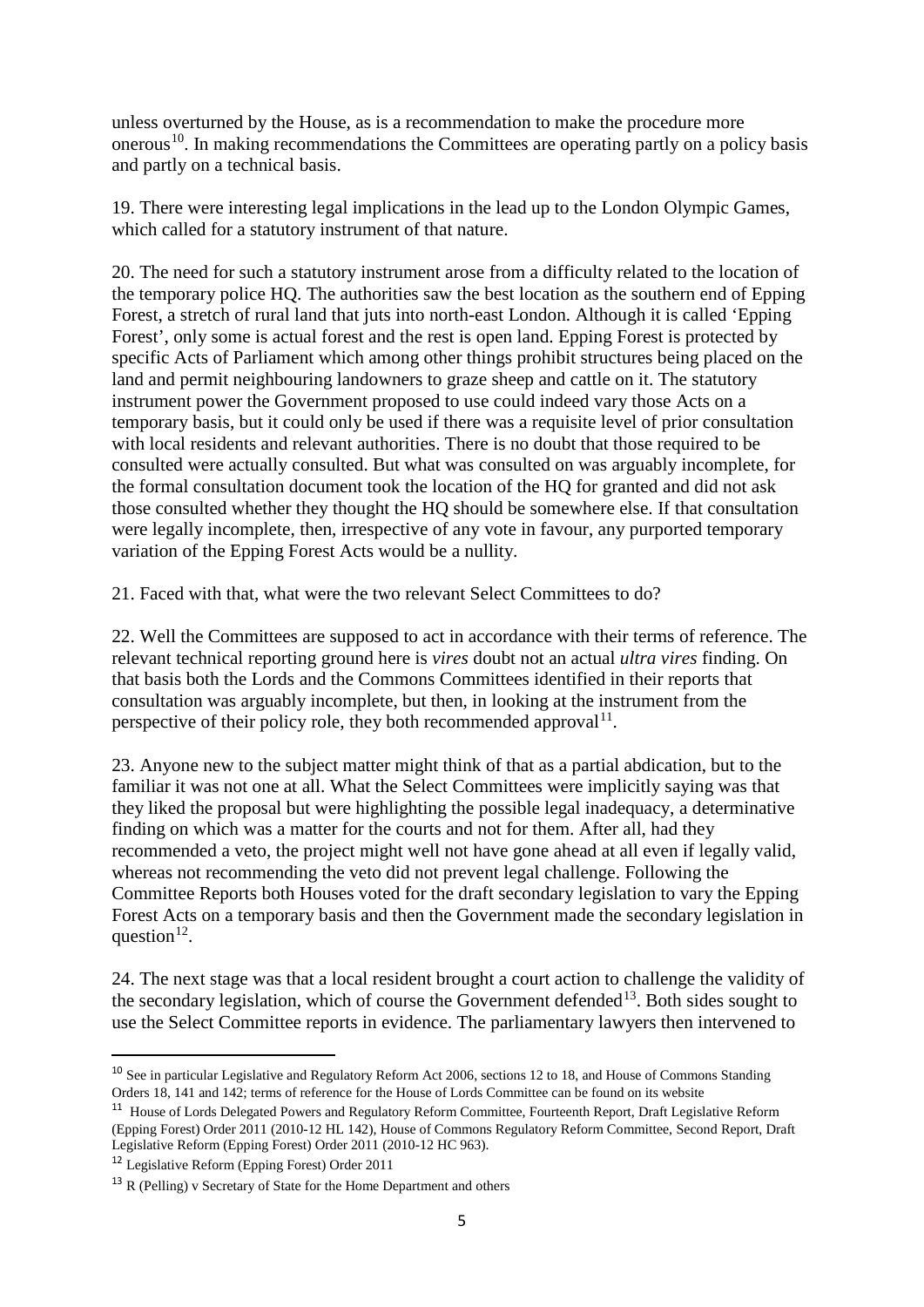try persuade them not to or, if necessary, to get the court to exclude the evidence. The reason is that the late 17th century Bill of Rights, article 9, protects parliamentary proceedings from being questioned in court. That does not prevent the parties from repeating arguments used in the reports but the fact that those arguments could be found in the reports was neither here nor there. After all, even if the Bill of Rights did not exist, the validity of a legal argument should correctly depend on its merits and not on the identity of the arguer. So reminding the parties of the Bill of Rights should not be seen as inhibiting them.

25. For completeness it should be added that –

- attempts to keep the Committee reports out of the pleadings and judgment were only partly successful – they are referred to in more than one place in the judgment; and
- the Government won the case and therefore nobody could graze cattle or sheep in the temporary police HQ.

A significant factor was that there had been various meetings with residents and authorities about location before the formal consultation and it was accepted by the court that the history could be taken into account in deciding what to consult on.

#### **House of Lords Secondary Legislation Scrutiny Committee**

26. This Committee was set up about a decade ago because it was considered that the terms of reference of the existing Committee that scrutinised routine statutory instruments – being purely technical – left a hiatus is scrutiny of secondary legislation on merits; i.e the politicians could usefully do with a reasonably non-partisan steer on which instruments were sufficiently important to be suitable for debate  $14$ .

27. The type of thing that one may expect to see in this Committee's reports is the highlighting of inconsistencies in a Department's overall approach in making a statutory instrument.

28. In a recent example, the Committee considered an Explanatory Memorandum – a document routinely published with every statutory instrument that has a parliamentary procedure. Here the memorandum identified one purpose of a particular statutory instrument as being "to allow consumers to have the information they need to make informed and healthy food choices, and to ensure they are not being misled". That stuck the Committee as inconsistent with a permission, included in the instrument, to omit declarations of the fat content of minced meat destined purely for the home market<sup>15</sup>.

#### **Joint Committee on Statutory Instruments**

29. For technical scrutiny of routine statutory instruments, responsibility falls to the Joint Committee on Statutory Instruments. It is joint because it has Commons and Lords members. Where there is a draft affirmative instrument the Committee considers the draft before it is

<span id="page-5-0"></span><sup>14</sup> Its relevant terms of reference as follows:

<sup>&</sup>quot;The grounds on which an instrument, draft or proposal may be drawn to the special attention of the House are— (a) that it is politically or legally important or gives rise to issues of public policy likely to be of interest to the House;

<sup>(</sup>b) that it may be inappropriate in view of changed circumstances since the enactment of the parent Act; (c) that it may inappropriately implement European Union legislation;

<sup>(</sup>d) that it may imperfectly achieve its policy objectives;

<sup>(</sup>e) that the explanatory material laid in support provides insufficient information to gain a clear understanding about the instrument's policy objective and intended implementation;

<sup>(</sup>f) that there appear to be inadequacies in the consultation process which relates to the instrument."

<span id="page-5-1"></span><sup>&</sup>lt;sup>15</sup> House of Lords Delegated Secondary Legislation Scrutiny Committee Eighth Report, Food Information Regulations 2014 (2014-15 HL 42).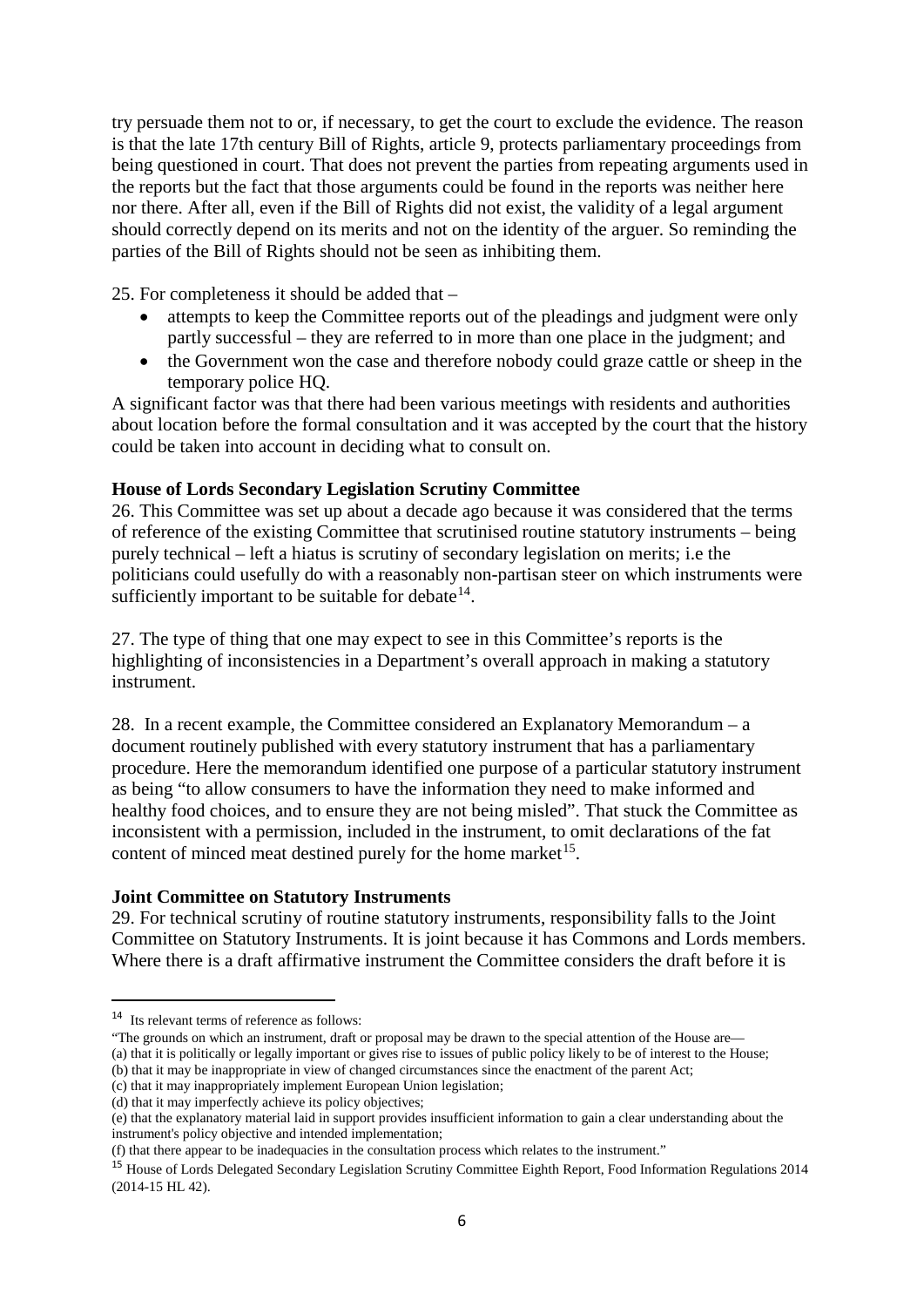voted on<sup>[16](#page-6-0)</sup>. Where procedure is negative or there is no procedure, scrutiny takes place after the instrument is made. While in such cases all the Committee can do is publicise flaws, as it sees them, its advice tends on the whole (though not always) to be followed, for example by the making of a later amending statutory instrument to get rid of the flaws.

30. The main reporting grounds are defective drafting, requiring elucidation, unexpected use of powers and doubtful *vires*, but the relevant standing orders allow the Committee to highlight anything that does not impinge on policy and merits<sup>[17](#page-6-1)</sup>. In other words, it is purely technical.

31. Given that its role involves holding the Government to account, it is always chaired by an opposition MP, and it not only examines the specific delegated legislation but also is able to issue themed reports, a recent one covering a worrying tendency of makers of statutory instruments to blur material that is essentially legislative with material that is not  $^{18}$ . Thus a classic example is the statement that some person or body 'will' perform a given function, so leaving it unclear whether what is intended is an obligation or the exercise of discretion. The Committee's view of such usage has been that -

- if either discretion or obligation is intended, wording such as 'must' or 'may' should be used to make the position clear, and
- if the intention has not been settled but the instrument maker simply wants to give some sort of assurance of likely behaviour, the statement including 'will' should be confined to guidance notes and press statements, for example, and should not be in an operative provision of legislation.

32. A more specific example of how the Joint Committee on Statutory Instruments stresses the need for precision can be found in a pair of pieces of delegated legislation giving enforcement officers the right to enter the homes of defaulting debtors to seize property to sell it to pay the debts, qualified by a prohibition on doing so if the only person in the home was 'vulnerable', a term that could have been defined but was not. The Department responsible defended the imprecision as deliberate, as they wanted to give enforcement officers flexibility. The Committee was particularly critical, stressing that –

- the Department was confusing flexibility with uncertainty,
- the enabling power did not provide scope for bestowing discretion on enforcement officers, and
- imprecision as a deliberate policy in secondary legislation, to compensate for lack of power in primary legislation, was inimical to equality before the law and would be alarming if adopted widely<sup>[19](#page-6-3)</sup>.

### **Implications**

**.** 

33. As is apparent from the above, scrutiny is split between scrutiny where there is still time to change the legislation and scrutiny where the legislation is already made. So a question naturally arises – why bother with the second type of scrutiny? The answer is that there is a strict constitutional basis - i.e. Ministers have powers to legislate only because Parliament has

<span id="page-6-0"></span><sup>&</sup>lt;sup>16</sup> This is invariable in relation to the House of Lords and usual in relation to the House of Commons.

<sup>&</sup>lt;sup>17</sup> House of Lords Standing Order 73, House of Commons Standing Order 151.

<span id="page-6-2"></span><span id="page-6-1"></span><sup>&</sup>lt;sup>18</sup> Joint Committee on Statutory Instruments First Special Report, Excluding the Inert from Secondary Legislation (2013-14 HL 6, HC 167)

<span id="page-6-3"></span><sup>&</sup>lt;sup>19</sup> Joint Committee on Statutory Instruments Eleventh Report, Taking Control of Goods Regulations 2013 (2013-14 HL 71, HC 166-xi) and Twenty-first Report, Taking Control of Goods (Fees) Regulations 2014 (2013-14 HL 135, HC 166-xxi).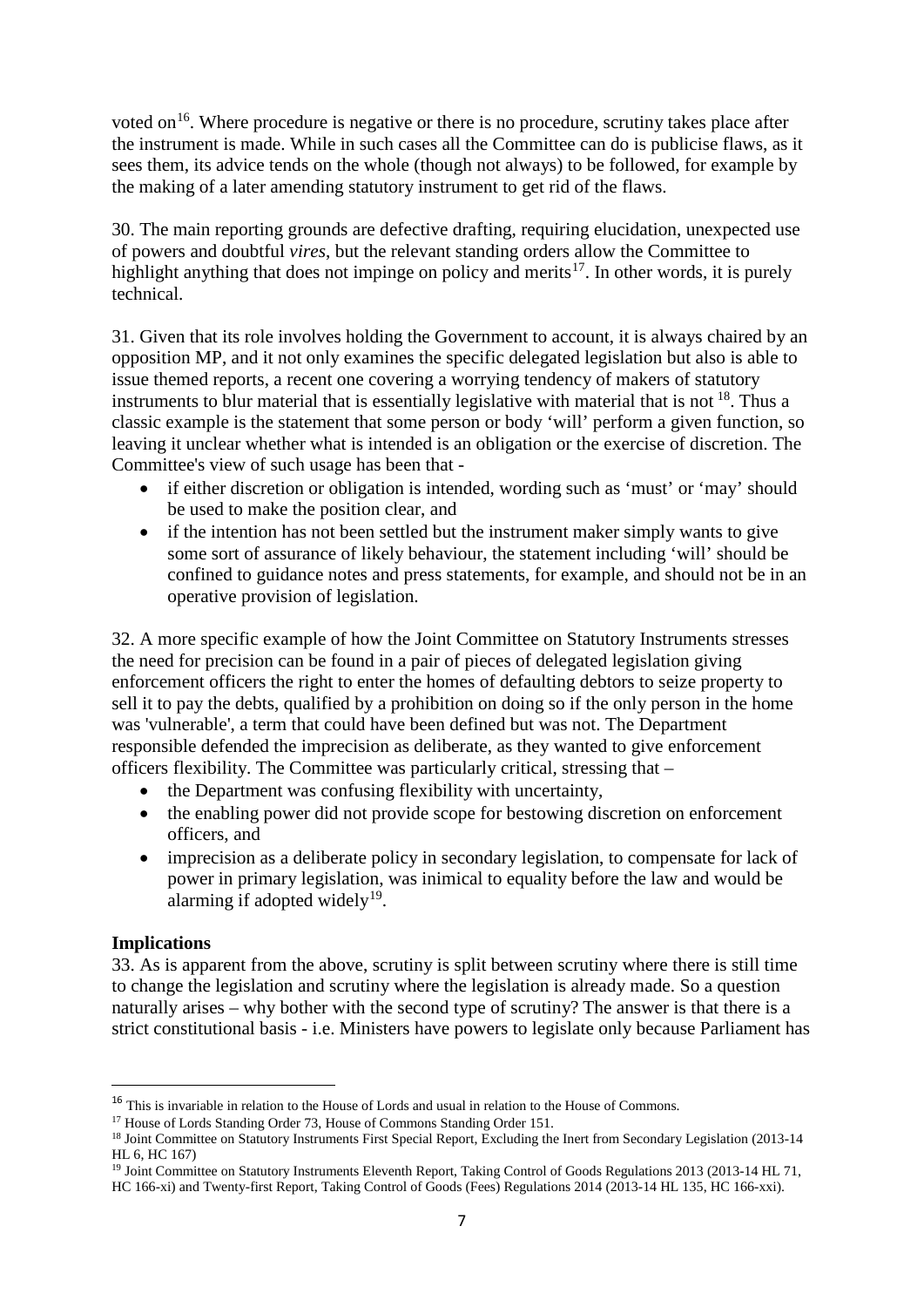delegated the powers and has not cancelled the delegation, and the Committees accordingly comprise mechanisms for making the recipients of those powers answerable to the donor.

34. In addition there is, in my view, an informal justification. It involves comparing Westminster procedures for primary and secondary legislation. In making primary legislation, both Houses go through Public Bill Committee<sup>[20](#page-7-0)</sup> and Report stages, at which point any amendment moved, whether by Ministers, back benchers or opposition, has to be debated. At times those stages can be pretty bland, but the mere fact that nobody can be sure in advance that those stages will be bland has a major relevance, in my view, to precision. It means that, when Bills are prepared by the Government to survive those stages, that can only be done securely if those preparing Bills think out what they want to achieve in detail, and express it in full as exactly as they can, rather than hoping to skate over difficult issues without them being noticed, and internal Government machinery operates with that in mind. In contrast, with almost no exceptions, there is no formal procedure for amending secondary legislation and therefore there is not the equivalent internal Government machinery<sup>21</sup>, so the temptation to skate over matters is inevitably stronger. Thus, although the publication of Select Committee reports does no more than make public what otherwise might be concealed, that very publicity is probably the most cogent means of replicating, for secondary legislation, the disciplines that the very existence of Public Bill Committee and Report stages imposes on the making of primary legislation.

35. A further point I should deal with is a question that might arise – are so many Committees actually needed? No doubt systems could be differently devised but there is a logic in the fact that all the Committees are in one House or other except the purely technical one which is a Joint Committee; the logic is that there is no expectation of potential disagreement between the two Houses where the issue is a technical one<sup>22</sup>, while the two Houses can well disagree on a policy issue.

36. Finally I should touch on whether the Committees that purely consider secondary legislation can have an influence on later primary legislation, and although that is rare there is one recent example where that appears to have happened and another where it appears likely to happen:

• the first example relates to a policy of the present Government that each statutory instrument that imposes demands of particular types should be reviewed every five years by the responsible Department to see whether it has become excessive, with a duty to report the review to Parliament. This obligation started to be put in each such

<span id="page-7-0"></span><sup>&</sup>lt;sup>20</sup> A Public Bill Committee is different from the Select Committees described above. In the House of Commons it is generally appointed *ad hoc* to represent the parties in proportion; it is responsible for scrutinising a Bill in detail after the House as a whole has approved it in principle at Second Reading (First Reading provides no more than the opportunity to read the Bill). Once the Public Bill Committee has completed amending the Bill, the Bill returns to the House as a whole for Report Stage, at which point amendments can be tabled by any MP, and then at Third Reading the House votes on the Bill in the form then reached. In the House of Lords the equivalent of Public Bill Committee stage is conducted by the House as a whole. Normally Bills are considered first by Commons then by Lords then they return to Commons for consideration of Lords' amendments but converse procedure is possible.

<span id="page-7-1"></span><sup>&</sup>lt;sup>21</sup> For example, a Bill, although based on instructions from lawyers in the sponsoring Department, is drafted in the Office of Parliamentary Counsel, which is independent of the Department in question. In contrast statutory instruments are drafted by Departmental lawyers.

<span id="page-7-2"></span><sup>&</sup>lt;sup>22</sup> On one occasion it was possible that reorganisation of Select Committee responsibilities might give the Joint Committee on Statutory Instruments a minor policy responsibility and the idea was opposed by the then Chairman, who described it as a relief to have a weekly meeting with political opponents and no scope for political argument at all. However it should be noted that in the Scottish Parliament, which is unicameral, a single Committee covers a combined remit of the House of Lords Secondary Legislation Scrutiny Committee and the Joint Committee on Statutory Instruments.